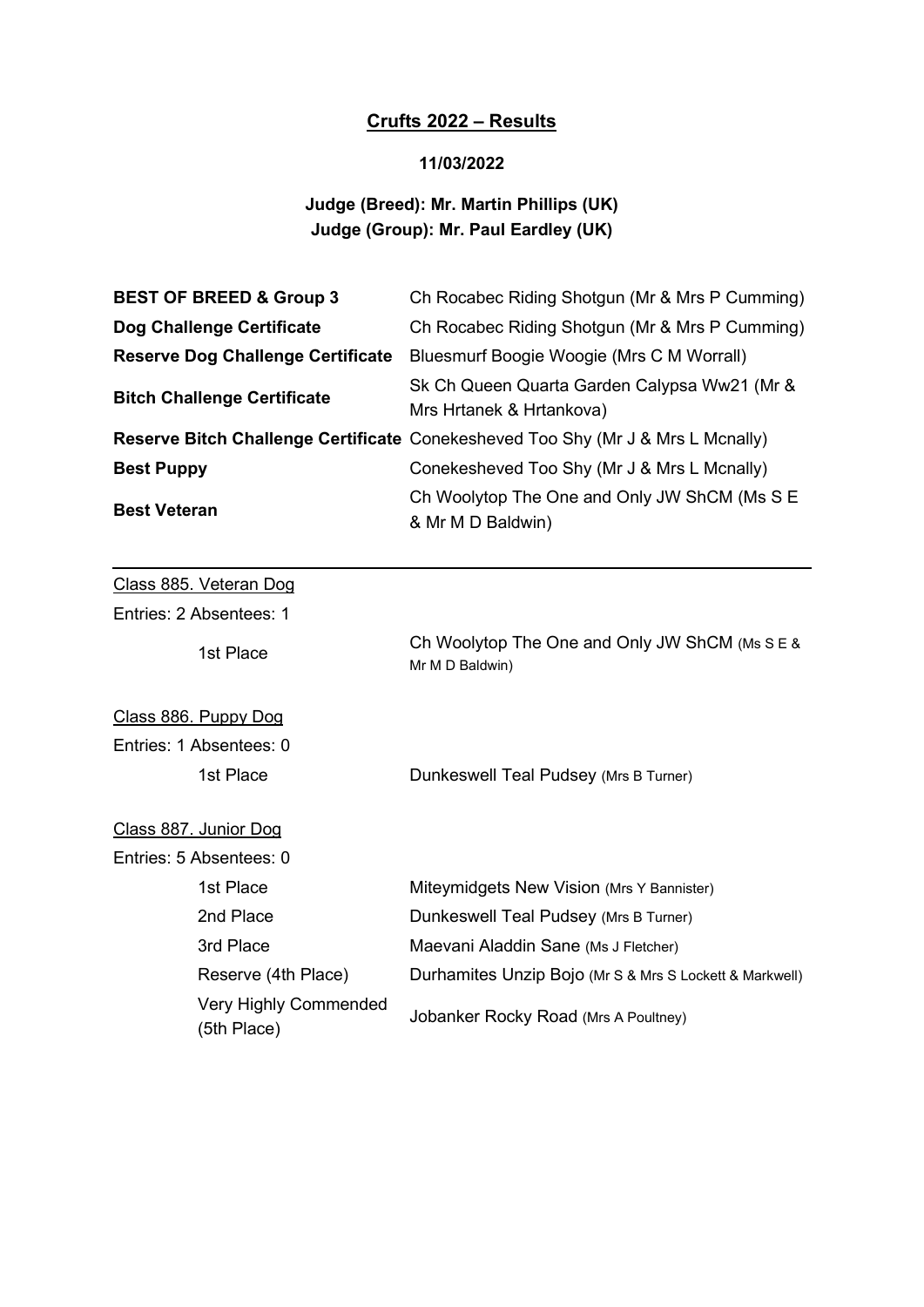## Class 888. Post Graduate Dog

| Entries: 7 Absentees: 0                     |                                                                                       |
|---------------------------------------------|---------------------------------------------------------------------------------------|
| 1st Place                                   | Durhamites Unzip Alastair (Miss A L Stannard)                                         |
| 2nd Place                                   | Woolytop The Marshman at Padztar (Mr R & Mrs A<br>Jackson)                            |
| 3rd Place                                   | Ozbreeze Surprise of The Day at Vakurblue (Ms M<br>Godden)                            |
| Reserve (4th Place)                         | Blue Comet Flash (Miss G M Oldfield)                                                  |
| <b>Very Highly Commended</b><br>(5th Place) | Dunkeswell Teal Pudsey (Mrs B Turner)                                                 |
| Class 889. Limit Dog                        |                                                                                       |
| Entries: 11 Absentees: 0                    |                                                                                       |
| 1st Place                                   | Plumerias Dolphin Striker (Imp Ita) (Mr & Miss Cooper &<br>Davies)                    |
| 2nd Place                                   | Tunman Full Throttle (Mr K & Miss J Tonner & Oxbury)                                  |
| 3rd Place                                   | Bedlishes Valiant Knight at Devleigh Imp Rus (Mrs C)<br>R & Mr M W Moore & Chudleigh) |
| Reserve (4th Place)                         | Woolytop The Saxon at Padztar (Mr R & Mrs A Jackson)                                  |
| <b>Very Highly Commended</b><br>(5th Place) | Agnellino Voodoo Child (Ms D Boyd)                                                    |
| Class 890. Open Dog                         |                                                                                       |
| Entries: 14 Absentees: 1                    |                                                                                       |
| 1st Place                                   | Ch Rocabec Riding Shotgun (Mr & Mrs P Cumming)                                        |

| 1st Place                            | Ch Rocabec Riding Shotgun (Mr & Mrs P Cumming)         |
|--------------------------------------|--------------------------------------------------------|
| 2nd Place                            | Bluesmurf Boogie Woogie (Mrs C M Worrall)              |
| 3rd Place                            | It/slo/hr/int Ch Plumeria's Seven Seas (Miss A Varchi) |
| Reserve (4th Place)                  | Ch Tcheria Tcharleston (Mr H & Mrs T Middlebrook)      |
| Very Highly Commended<br>(5th Place) | Opalens Ares (Miss V Gustafsson)                       |

# Class 891. Good Citizen Dog Scheme Dog

| Entries: 4 Absentees: 0 |                                                              |
|-------------------------|--------------------------------------------------------------|
| 1st Place               | Kinnuva Summer Pearl (Mrs N Kinns)                           |
| 2nd Place               | Blue Comet Flash (Miss G M Oldfield)                         |
| 3rd Place               | Bisbee Super Trooper (Ms J & Ms S Mccourt)                   |
| Reserve (4th Place)     | Jobanker Iron Icon (Dr H C & Mrs J B Pollard & Barrowcliffe) |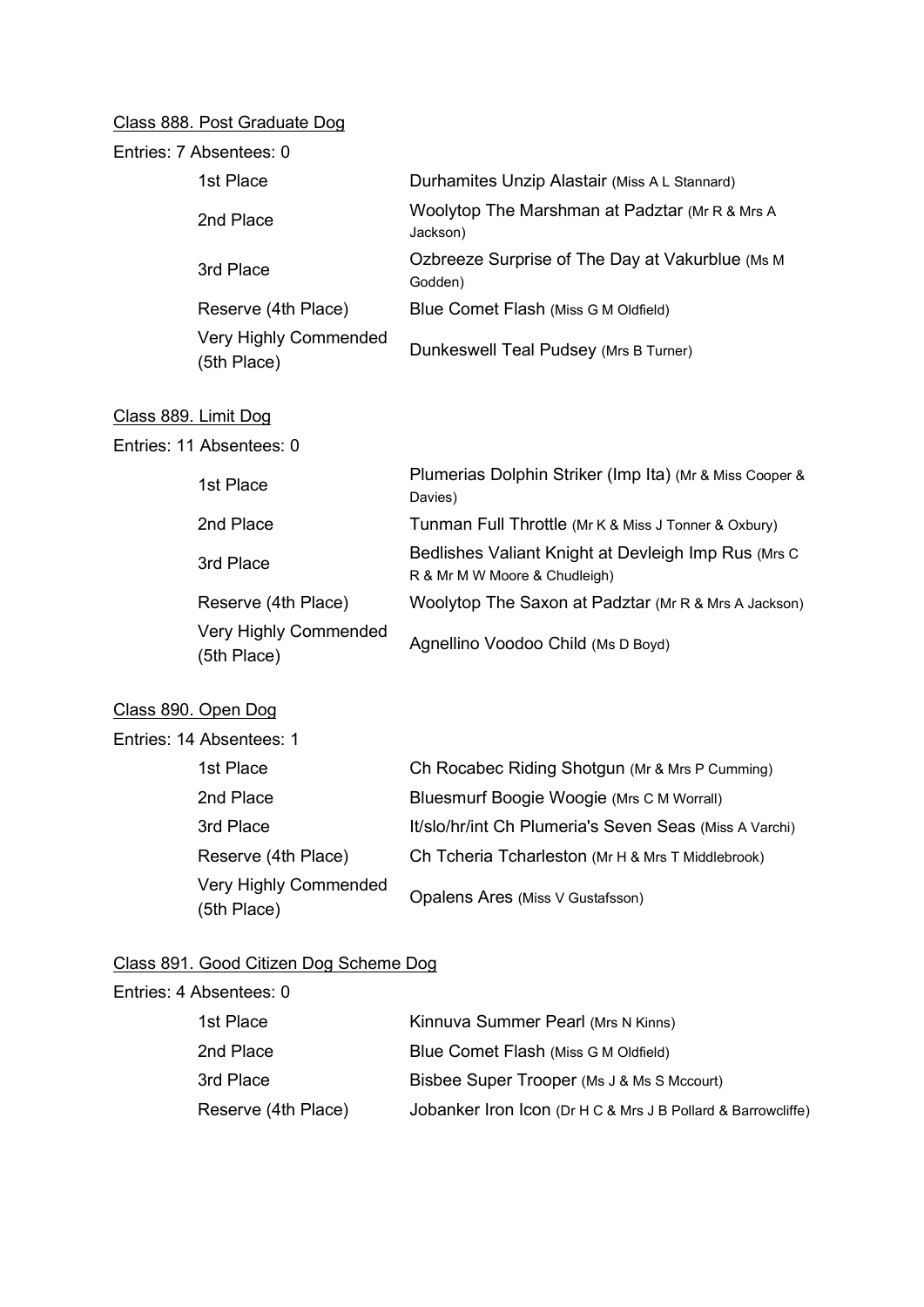## Class 892. Veteran Bitch

| 1st Place                            | Ch Miteymidgets Going Global JW ShCM (Mrs Y<br>Bannister)                       |
|--------------------------------------|---------------------------------------------------------------------------------|
| 2nd Place                            | Miteymidgets Nations Unite at Jukenblu ShCM (Mr K)<br>& Miss J Tonner & Oxbury) |
| 3rd Place                            | Ch Fralex Culibre Bolyn (Mrs P J Bishop)                                        |
| Reserve (4th Place)                  | Catchfraze Moment in Time (Miss K A L Alders)                                   |
| Very Highly Commended<br>(5th Place) | Rhicullen Joy of Patchwork (Mrs J Gillies)                                      |
|                                      |                                                                                 |

#### Class 893. Puppy Bitch

| Entries: 5 Absentees: 0 |                                      |                                                                               |
|-------------------------|--------------------------------------|-------------------------------------------------------------------------------|
|                         | 1st Place                            | Conekesheved Too Shy (Mr J & Mrs L Mcnally)                                   |
|                         | 2nd Place                            | Mactufts Nanny Mcphee (Mr S R, Mrs G, Mr S & Miss R)<br>Ross, Ross & Creggan) |
|                         | 3rd Place                            | Honeymist Pinky Promise at Chaselyne (Mrs P J<br>Bishop)                      |
|                         | Reserve (4th Place)                  | Bowlingbrook Tumbleyweed (Miss J W Lacey)                                     |
|                         | Very Highly Commended<br>(5th Place) | Silverkinn Wittlesbach Gem (Ms H Martin Impey)                                |

## Class 894. Junior Bitch

Entries: 9 Absentees: 1

| 1st Place                                   | Devleigh Dirty Dancing (Mrs C R & Mr M W Moore &<br>Chudleigh)                |
|---------------------------------------------|-------------------------------------------------------------------------------|
| 2nd Place                                   | Rapharnis Miss Joy Division (Mr & Miss Cooper & Davies)                       |
| 3rd Place                                   | Jobanker Cotton Candy (Dr H C & Mrs J B Pollard &<br>Barrowcliffe)            |
| Reserve (4th Place)                         | Mactufts Nanny Mcphee (Mr S R, Mrs G, Mr S & Miss R)<br>Ross, Ross & Creggan) |
| <b>Very Highly Commended</b><br>(5th Place) | Miteymidgets New Variant (Mrs Y Bannister)                                    |